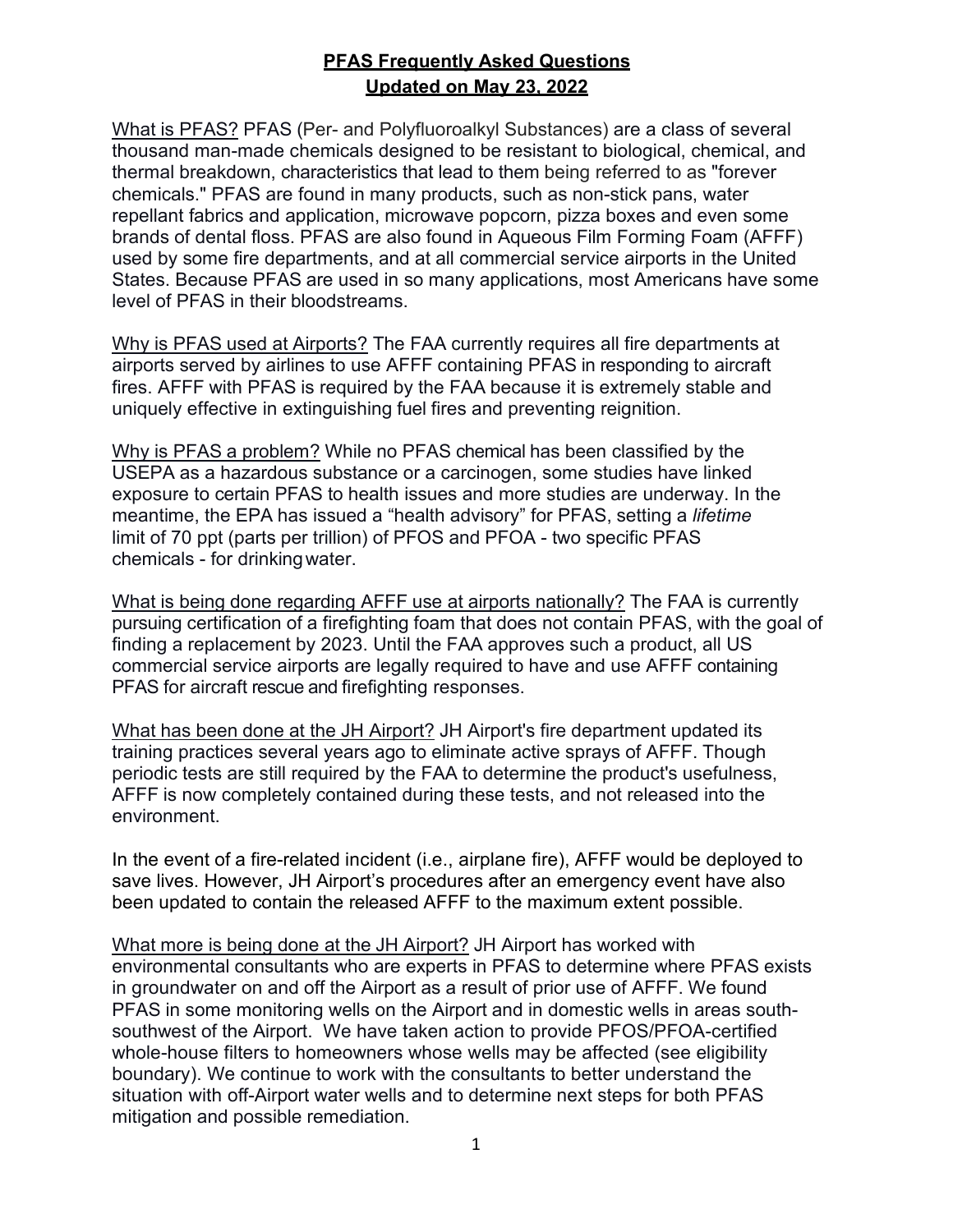Does my existing home water filtration system work for PFAS? Many household filters, such as sand and granular activated carbon (GAC), are only partially effective at removing PFAS from drinking water.

Will the Board purchase a water filter for my domestic water well? The Airport tested and found PFAS in domestic water wells in some neighborhoods (see website for information) south and southwest of the Airport. Only one well in 2020 tested above the EPA's advisory limit (70 ppt for PFOA/PFOS) at 70.3 ppt; repeat testing in 2021 and 2022 showed levels had fallen below this limit. Because this area is close to the Airport, in an exercise of caution the Board offered to purchase, upon request, point-of-entry treatment (POET) water filters for all residences located within the Eligibility Boundary (see link to map on website). The Board has decided that it will, upon request, purchase and pay for the installation of water filters within the area of expected PFAS presence at 10 ppt or greater.

Why did the Board choose a filtration installation threshold of 10 ppt? Although the current EPA advisory limit for combined PFOS+PFOA in drinking water is 70 ppt, and that limit is relied upon by the Wyoming Department of Environmental Quality, several states have established lower standards. A threshold of 10 ppt matches the most stringent regulatory standard currently adopted by any jurisdiction in the United States. This was the most informed and proactive choice the Board could make for the community and the Airport.

Does the threshold set by Board include both PFOS and PFOA? Yes. The Board recommendation for a threshold accounts for 10 ppt threshold for PFOA, 10 ppt threshold for PFOS, and 10 ppt threshold for combined PFOA and PFOS.

Is it Possible the Board will have to re-visit the 10 ppt threshold limit in the future? Yes. Because the EPA has not yet classified PFOS or PFOA as a hazardous substance or identified an enforceable regulatory limit (as opposed to an "advisory" threshold), it may be necessary to reevaluate the Board's 10 ppt threshold in the future if the EPA implements more stringent guidelines.

What is the "Allowance for Variability" when referring to the chosen threshold? Regardless of the threshold selected, the Airport's environmental consultants, Mead & Hunt, recommend adding an "allowance for variability" to determine the wells eligible for filter installation. What this means is, if, based on currently available monitoring results, any portion of the associated property is expected to have PFAS in groundwater at the threshold level selected, the homeowner would receive an offer to have a filtration system installed.

EPA's 70 ppt advisory limit is based on "lifetime" exposure to PFAS in drinking water. Is the Airport Board's filter installation threshold of 10 ppt also based on lifetime exposure? EPA and state environmental protection agencies are regulatory bodies which set standards based on their evaluation of scientific data. The Airport Board is not a regulatory agency and has therefore not set any standard, based on lifetime exposure or otherwise. The Airport Board has simply selected a ppt threshold that matches the most stringent state standard and applied it to determine which domestic wells will qualify to have water filters installed at Airport expense. The 10 ppt threshold is measured using the same methods as EPA's 70 ppt advisory limit, so the threshold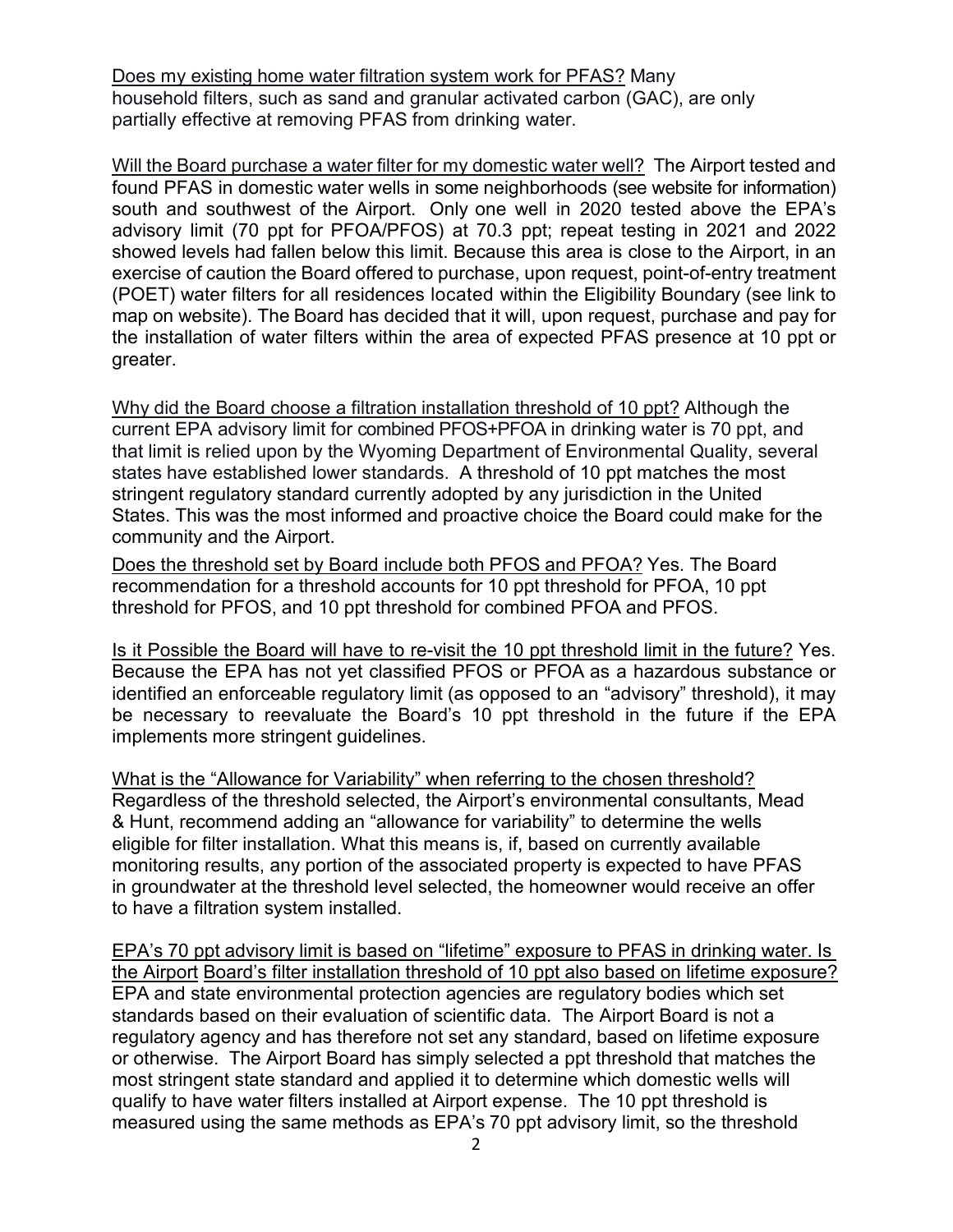selected by the Airport Board is seven times more stringent than the EPA advisory limit.

Will the Airport continue to monitor wells that have already been tested? Yes. The Airport will continue to test monitoring wells both on- and off-airport over time. Based on a scientific approach for monitoring, up to 20 off-airport residential wells will be selected for future testing during wet and dry seasons through at least 2024. Once it is determined where the best locations are for monitoring, homeowners who have participated in the Voluntary Testing Program will be contacted by the Airport to discuss their further participation as a monitoring site.

What's next? In determining our next steps, JH Airport is maintaining open communications with the National Park Service, Wyoming DEQ, the Teton County Health Department, Teton Conservation District and the FAA to stay up to date with the latest information regarding a replacement for AFFF and changes to regulations at the state and national level.

Our number one priority at the JH Airport is the safety of our operations – both for passengers and the surrounding community. Along with safety, we also make environmental stewardship a vital part of everything we do. Once the FAA greenlights a PFAS-free replacement for AFFF, we will be changing over to the new product as soon as possible.

## **FAQs Regarding Other PFAS Chemicals in Groundwater Samples**

Why is the airport only talking about PFOA and PFOS when other PFAS chemicals have been detected in our water wells? PFOA and PFOS are the primary PFAS chemicals associated with AFFF formulations. They are also the two most studied chemicals amongst the 10,000+ PFAS class of chemicals. USEPA has only issued the 70 ppt "lifetime health advisory" for combined PFOA and PFOS in drinking water. This advisory has been adopted by many state environmental agencies, including WDEQ.

What are the safe levels of the other PFAS chemicals that have been found in the groundwater? USEPA has not identified lifetime health advisory levels for other PFAS chemicals in drinking water at this time. Research studies are currently underway for dozens of PFAS chemicals, but it takes time for this research to generate enough data for USEPA to propose health advisories.

Do the filtration systems provided by the Airport remove all the PFAS chemicals that have been found in the groundwater? The selected filtration systems are certified by NSF/ANSI (National Sanitation Foundation/American National Standards Institute) Standard 53 to remove 98 percent of PFOA and PFOS from water. To date, NSF has certifications for only PFOA and PFOS. Other PFAS chemicals are probably removed using the same filtration system, but only PFOA and PFOS has thus far been certified for removal.

Why hasn't USEPA or WDEQ set limits on all PFAS in drinking water? With a class of over 10,000+ chemicals, USEPA must select the chemicals which most likely represent